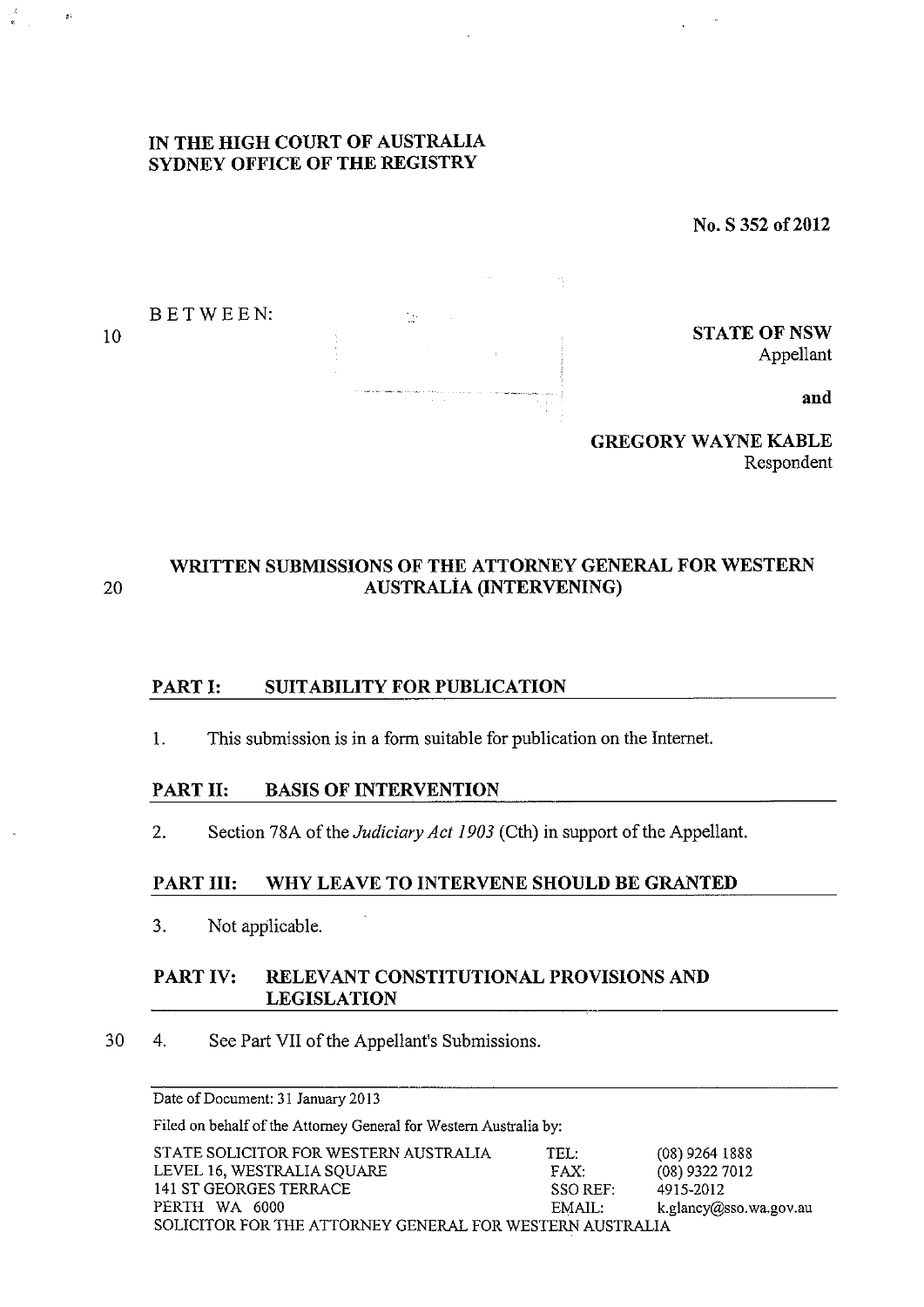## **PARTY: SUBMISSIONS**

- 5. Western Australia intervenes to make submissions in respect of the dismissal by the Court of Appeal of the defence pleaded at  $[8]$  of the Defence<sup>1</sup>. This is the matter addressed by Allsop P commencing at  $[29]^2$ .
- 6. Western Australia submits that a defendant to an action for false imprisonment who acts by reason of, and pursuant to, an instrument which appears on its face to be an order of a superior court, where the defendant in good faith believes that the instrument is an order of a superior court, has an immunity from suit at common law.
- 10 7. The reasoning leading to this conclusion is as follows. *First,* a judge of a superior court who makes an order of the Court is immune to any action in tort in respect of, or arising from, such order. This is so whether or not the Court has jurisdiction or power to make such order, and whether such order is later determined to be void.
	- 8. *Second,* a like immunity exists for witnesses who appear in any proceeding in which such an order is made.
	- 9. *Third,* the existence of such immunity for judges and witnesses compels the existence and availability of a like immunity in an action for false imprisonment brought against public officers who, in good faith, act by reason of and pursuant to any such purported order.
- 20 10. A link between judicial immunity and immunity for others acting pursuant to a purported court order was alluded to, though not fully considered, by Allsop  $P<sup>3</sup>$ . Basten JA did not consider this issue directly<sup>4</sup>.
	- 11. Before considering the principle of judicial immunity, and its contended corollary, it is necessary to address an aspect of the decision of Levine J in *DP P v Kable (Kable I)*<sup>5</sup> and the appeal from it.

<sup>&</sup>lt;sup>1</sup> This defence is outlined by Basten JA; *Kable v New South Wales* [2012] NSWCA 243 at [119]. <sup>2</sup> *Kable v New South Wales* [2012] NSWCA 243.

<sup>&</sup>lt;sup>3</sup> Kable v New South Wales [2012] NSWCA 243 at [35].

<sup>4</sup>*Kable v New South Wales* [2012] NSWCA 243 at [165]. Likewise, McLellan CJ at CL concluded that liability of the defendant flowed "inevitably" from the decision of this Court in *Kable v DPP* (1997) 189 CLR 51; see *Kable v New South Wales* [2012] NSWCA 243 at [177].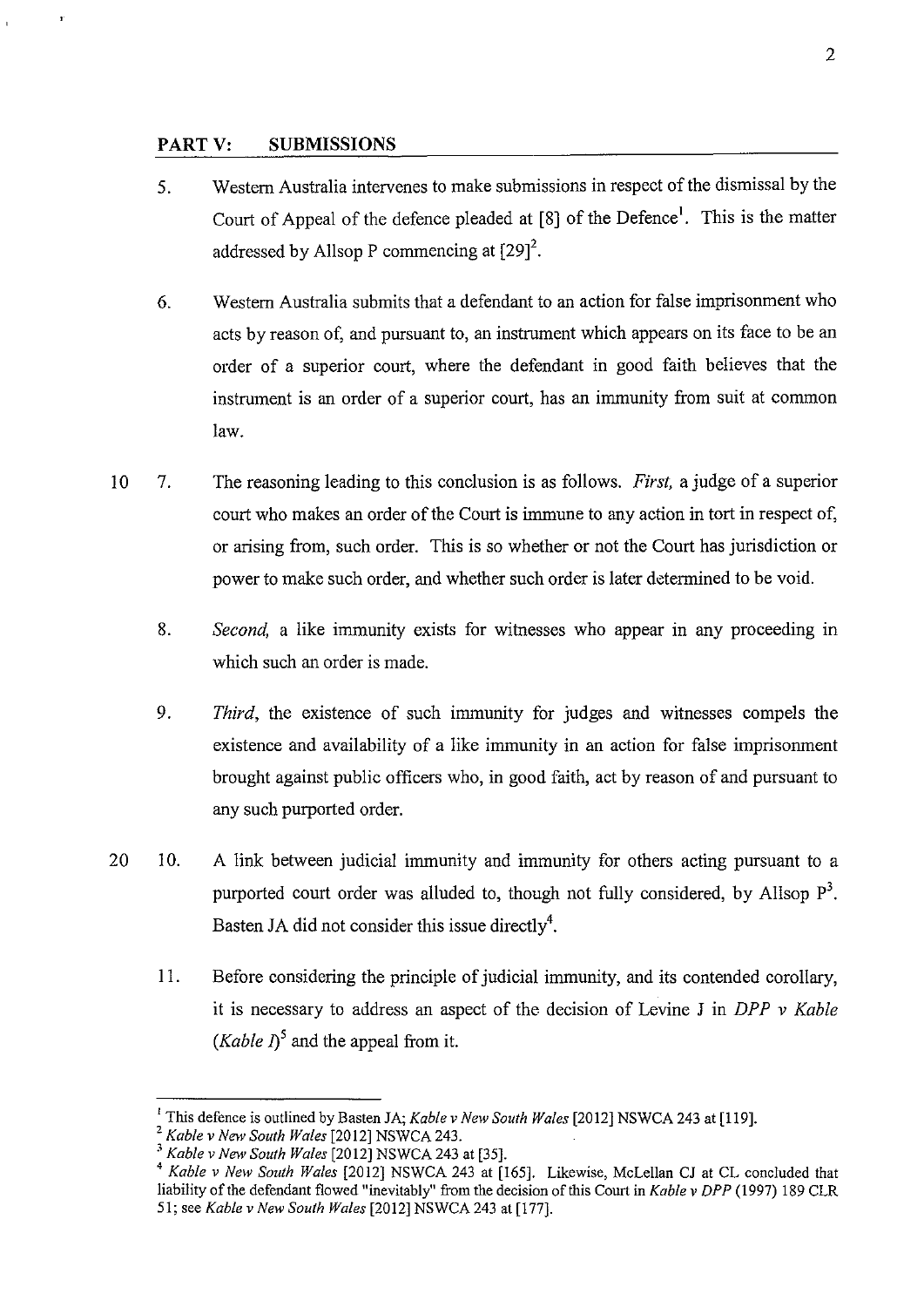#### **The decision in** *Kable I*

- 12. It was contended on behalf of Mr Kable before Levine  $J^6$ , and was a ground of appeal before the Court of Appeal<sup>7</sup>, that the *CP Act* was inconsistent with implications drawn from the *Constitution* and thereby invalid<sup>8</sup>. Invalidity was seemingly not put, either before Levine J or the Court of Appeal, as matter of incompatibility or power, and the ground upon which Mr Kable ultimately succeeded was not put until the appeal reached the High Court.
- 13. Levine J decided the contention as to the validity of  $Act^9$ , as did the Court of Appeal. The Supreme Court of New South Wales, exercising federal jurisdiction, had power to determine this issue of validity of the Act, and, in exercise of that power, did so. The order which Levine J made<sup>10</sup> did not, in terms, dismiss the challenge to the validity of the Act, but this was likely because no separate proceeding was commenced by Mr Kable seeking relief.
	- 14. The matter went to the High Court as an appeal. As explained by Gummow  $J<sup>11</sup>$ before Levine J and the Court of Appeal, Mr Kable did not seek a declaration that the Act was invalid, but contended it. Before the High Court, although there is reference in the judgment of Gummow J to Mr Kable seeking a declaration that the Act was invalid<sup>12</sup>, it would seem that the contentions as to invalidity were put as grounds of appeal, which is reflected in the order finally made by the Court<sup>13</sup>.
- 20 15. It is instructive to consider the hypothetical that, before Levine J and the Court of Appeal, Mr Kable advanced the contention as to judicial power which succeeded in the High Court. Had he done, patently, Levine J and the Court of Appeal would have had power to consider whether the court was properly exercising judicial power. Indeed, it can only be in an exercise of judicial, as opposed to legislative and executive power, that this *could* be determined under the *Constitution.*

<sup>&</sup>lt;sup>5</sup> DPP v Kable (New South Wales Supreme Court, 23 February 1995; BC9504976).<br>
<sup>6</sup> DPP v Kable (New South Wales Supreme Court, 23 February 1995; BC9504976) at 152-160.<br>
<sup>7</sup> Kable v DPP (1995) 36 NSWLR 374 at 384.

<sup>&</sup>lt;sup>8</sup> The contention is expressed by Mahoney JA, *Kable v DPP* (1995) 36 NSWLR 374 at 384.6.

<sup>9</sup>*DPP v Kable* (New South Wales Supreme Court, 23 February 1995; BC9504976) at 152-160.

<sup>10</sup> It is set out at *Kable v New South Wales* [2012] NSWCA 243 at [75].

<sup>11</sup>*Kable v DPP* (1997) 189 CLR 51 at 125.

<sup>&</sup>lt;sup>12</sup> Kable v DPP (1997) 189 CLR 51 at 126 (per Gummow J).<br><sup>13</sup> Kable v DPP (1997) 189 CLR 51 at 144-145.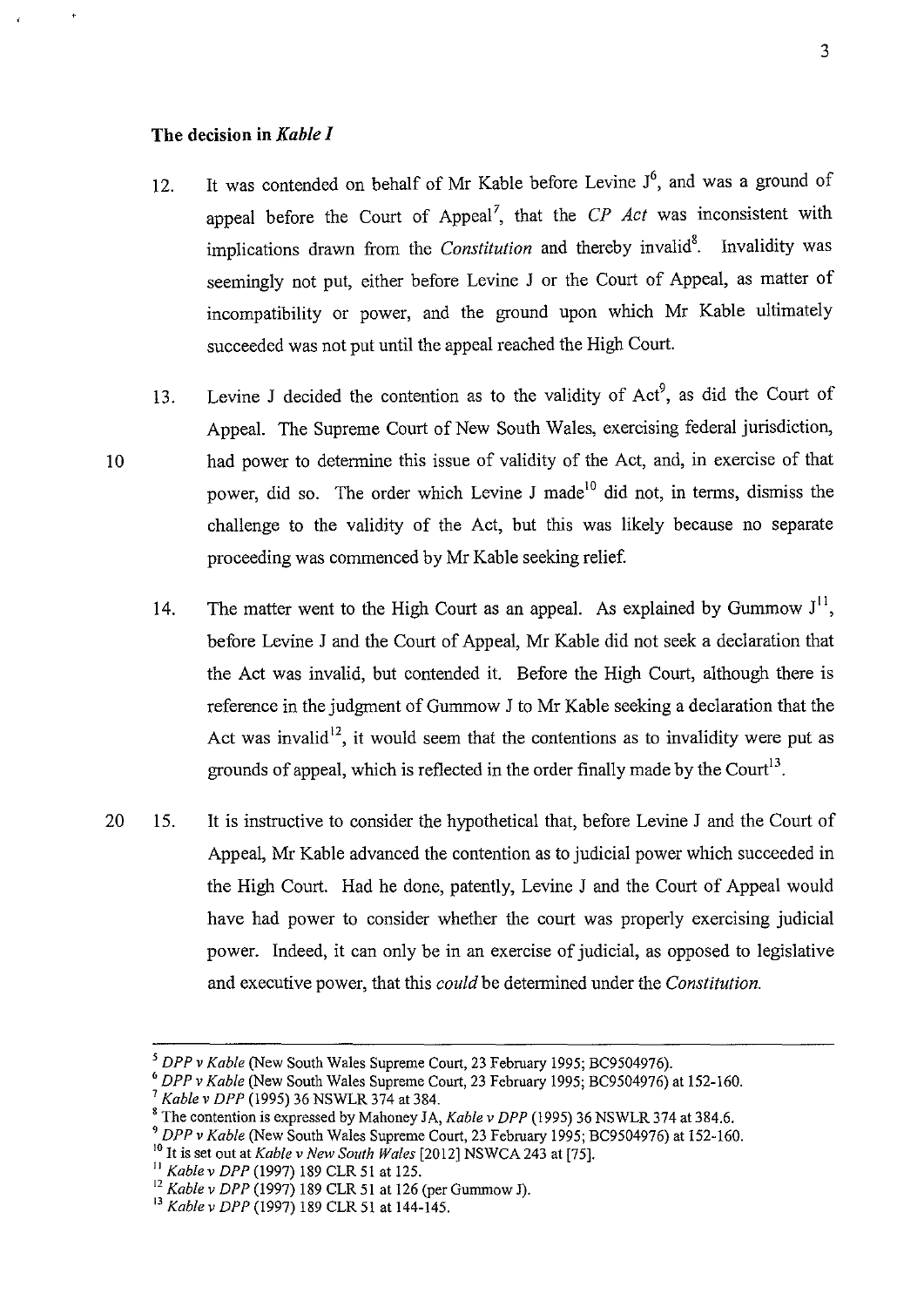## **The common law basis of the principle of judicial immunity**

16. As Gaudron J observed in *Herijanto v Refugee Review Tribunal14·* 

The protection and immunity enjoyed by a Justice of this Court is not the subject of legislative provision. Rather, he or she has such protection and immunity as is conferred by the common law and, perhaps, such as is to be derived by implication from Ch III of the Constitution.

17. The immunity of judges of the Supreme Courts and superior Federal Courts is likewise a matter of common law. This common law immunity is, no doubt, entrenched as a necessary and essential aspect of judicial power under the *Constitution.* This is particularly so as it is courts, exercising judicial power, that, under the *Constitution,* determine the scope of judicial power.

## **The principle of judicial immunity**

18. A recent *obiter dictum* statement by this Court of the immunity, is to be seen in the judgment of Gleeson CJ, Gummow, Hayne and Heydon JJ in *D'Orta-Ekenaike v Victoria Legal Aid15:* 

> The development of judicial immunity was more complex. It was bound up with the development of the law relating to excess of jurisdiction, and thus with the development of the principles governing when a judicial decision was open to collateral attack. Its history has been traced by Holdsworth. It is not necessary to examine that history in any detail, beyond noticing that the decisions of courts of record were conclusive, but those of inferior courts were open to collateral attack alleging excess of jurisdiction. Hence, while action might lie at common law for acts done in an inferior court in excess of jurisdiction, the decisions of supreme courts were final. And there was an immunity from suit for any judicial act done within jurisdiction *[citation considered below}.* What is important to notice for present purposes is not the history of development of this immunity, but that both judicial immunity and the immunity of witnesses were, and are, ultimately, although not solely, founded in considerations of the finality of judgments.

30 19. The reference to Sir William Holdsworth was to a paper in the JSPTL<sup>16</sup>. This paper was re-produced in Volume VI of *A History of English Law* pp.234-240. The

20

<sup>&</sup>lt;sup>14</sup> Herijanto v Refugee Review Tribunal [2000] HCA 16; (2000) 74 ALJR 698 at [3].<br><sup>15</sup> D'Orta-Ekenaike v Victoria Legal Aid [2005] HCA 12; (2005) 223 CLR 1 at 19([40]).

<sup>&</sup>lt;sup>16</sup> As will be discussed, it is of interest that Sir William Holdsworth's paper is entitled "Immunity of Judicial Acts", giving rise immediately to the question of what is a "judicial act".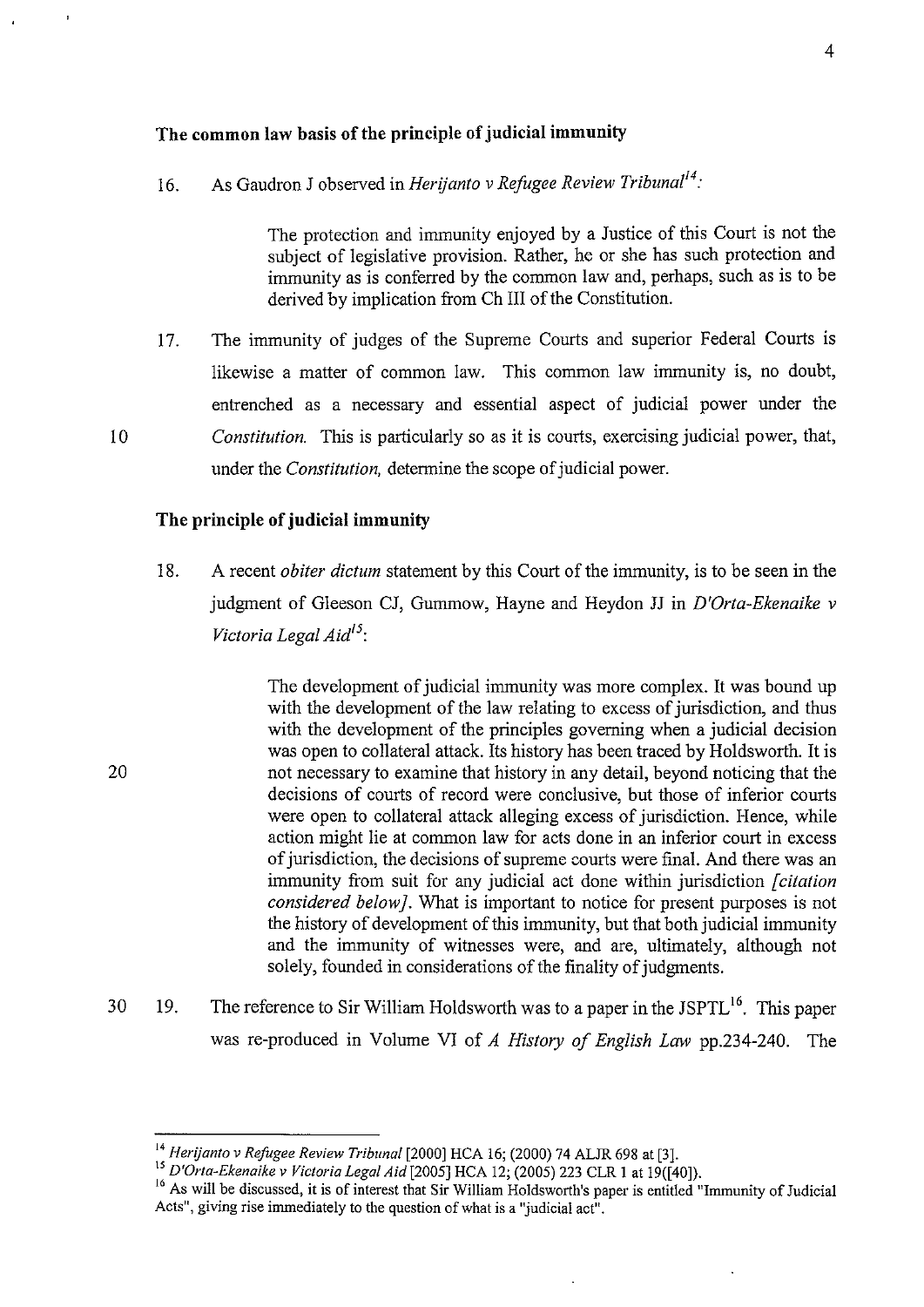citation for the proposition that "... there was an immunity from suit for any judicial act done within jurisdiction", is to *Sirros v Moore<sup>17</sup>* and *Rajski v Powell*<sup>18</sup>.

- 20. To the observations of Sir William Holdsworth in respect of the English common law can be added that of Sadler<sup>19</sup>, Stengel<sup>20</sup>, and most importantly, the work of  $Block<sup>21</sup>$ . In addition, the historical development of the principle in American law, and in particular in federal jurisdiction, is discussed by Nagel<sup>22</sup>, Romagnoli<sup>23</sup> and Feinman and Cohen<sup>24</sup>.
- 21. Without traversing this history in detail, there is a consensus that, in English decisions of the Year Books period<sup>25</sup> and of the  $16<sup>th</sup>$  and  $17<sup>th</sup>$  centuries, the notion of "jurisdiction" of superior courts was relevant, though, imprecise. As Ormrod LJ observed in *Sirros v Moore*<sup>26</sup>, this imprecision was not greatly assisted by use of the term *corum non judice* and this imprecision resulted in uncertainty as to the doctrinal basis and practical extent of the immunity<sup>27</sup>.
	- 22. In respect of the notion of "jurisdiction" in this context, the insight of Sir William Holdsworth is important; that in English common law from the earliest times, because a superior court determined conclusively<sup>28</sup> its own "jurisdiction", an error as to jurisdiction was not an error beyond jurisdiction resulting in the loss of immunity<sup>29</sup>. In effect, the immunity of judges of superior courts was total, even though theoretically a judge might act *corum non judice* (whatever that might mean)<sup>30</sup>. This is consistent with the reasoning of Lord Denning MR and Ormrod LJ

<sup>22</sup> Robert Nagel "Judicial Immunity and Sovereignty" (1978) 6 Hastings Constitutional Law Quarterly 236.

<sup>20</sup> 

<sup>17</sup>*Sin·os v Moore* [1975] QB 118.

<sup>18</sup>*Rajski v Powell* (1987) 11 NSWLR 522.

<sup>&</sup>lt;sup>19</sup> Robert Sadler "Judicial and Quasi-Judicial Immunities: A Remedy Denied" (1982) 13 MULR 508 at 510-518.

<sup>&</sup>lt;sup>20</sup> Timothy Stengel "Absolute Judicial Immunity Makes Absolutely No Sense: An Argument for an Exception to Judicial Immunity" (2012)84 Temple Law Review 1071.

<sup>&</sup>lt;sup>21</sup> Randolph Block "Stump v Sparkman and the History of Judicial Immunity" [1980] Duke Law Journal 879 – in particular 881-897.

<sup>&</sup>lt;sup>23</sup> Joseph Romagnoli "What Constitutes Judicial Act for the Purposes of Judicial Immunity?" (1985) 53 Fordham Law Review 1503.<br><sup>24</sup> Feinman and Cohen "Suing Judges: History and Theory" 31 S.C.L. Rev. 201 (1980).

<sup>&</sup>lt;sup>25</sup> Sir William Holdsworth A History of English Law Volume VI p.236.

<sup>26</sup>*Sirros v Moore* [1975] QB 118 at 150.

<sup>&</sup>lt;sup>27</sup> See the helpful discussion of Professor Block in "Stump v Sparkman and the History of Judicial Immunity" [1980] Duke Law Journal 879 at 894-896.

Subject to modern notions of appeal.

<sup>29</sup> Sir William Holdsworth *A History of English Law* Volume VI p.239. See also *Sirros v Moore* [1975] QB 118 at 137-138 (Buckley LJ).

<sup>30</sup> See Ormrod LJ in *Sirros v Moore* [1975] QB 118 at 150.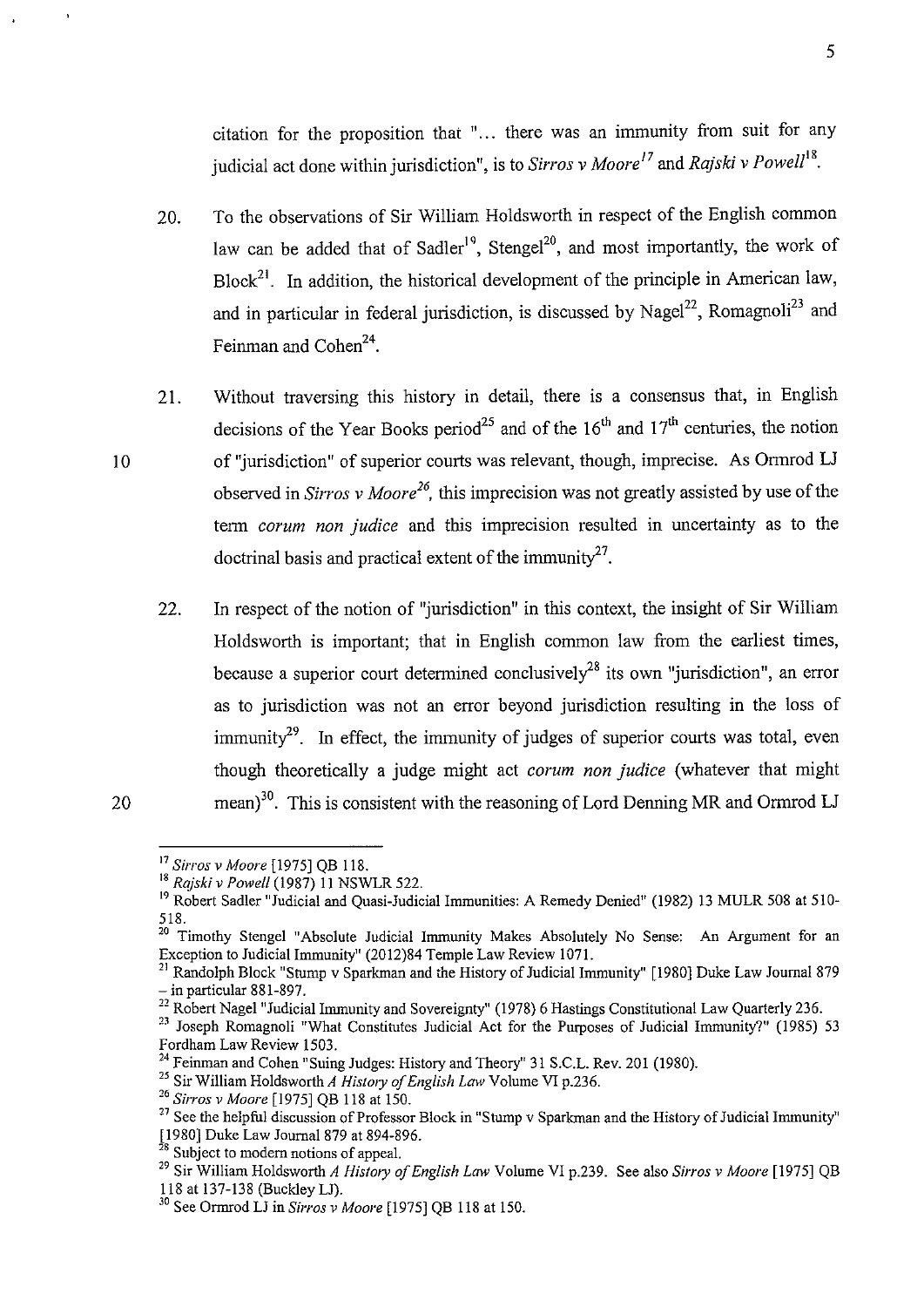in *Sirros v Moore*<sup>31</sup>, where the issue was whether to extend the common law immunity to equate what was thought to be the limited immunity of judges of nonsuperior courts to the complete immunity of judges of superior courts.

- 23. Although the term "jurisdiction" is often invoked in this context<sup>32</sup>, what Professor Block refers to as "the jurisdictional limit on judicial immunity"<sup>33</sup> is, it is submitted, no longer exhaustive or entirely complete.
- 24. Although in decisions of the United States Supreme Court, the term jurisdiction is often referred to, its imprecision in this context is evident. For instance, Justice Field speaking for the United States Supreme Court in *Randall v Brigham<sup>34</sup>*stated the proposition as follows:

Now, it is a general principle applicable to all judicial officers, that they are not liable to a civil action for any judicial act done within their jurisdiction. In reference to judges of limited and inferior authority, it has been held that they are protected only when they act within their jurisdiction. If this be the case with respect to them, no such limitation exists with respect to judges of superior or general authority. They are not liable to civil actions for their judicial acts, even when such acts are in excess of their jurisdiction, unless perhaps where the acts, in excess of jurisdiction, are done maliciously or corruptly.

- 20 25. *Randall v Brigham* dealt with the issue in the context of an order of the Superior Court of Massachusetts which, although "a court of general jurisdiction"<sup>35</sup>, was not, in 1868, a court of unlimited jurisdiction as jurisdiction over certain matters vested exclusively in federal courts.
	- 26. As noted above, Gleeson CJ, Gummow, Hayne and Heydon JJ in *D'Orta-Ekenaike v Victoria Legal Aid* <sup>36</sup> cited, as authority for the proposition that "... there was an

<sup>&</sup>lt;sup>31</sup> Sirros v Moore [1975] QB 118.<br><sup>32</sup> The term is also used in United States cases dealing with the principle; see *Bradley v Fisher* 80 US 335 (1871) at 347 (Field J for the Court), stating the immunity in terms of "the exercise of their judicial functions". In other decisions the United States Supreme Court has resorted to the term "jurisdiction"; see *Pierson v Ray* 386 US 547 (1967) at 553-554 (per Warren CJ for the majority), *Stump v Sparkman* 435 US 349 (1978) at 355-357 (per White J for the Court). At p.356 in *Stump v Sparkman* White J makes the point that a decision by a judge about the Court's jurisdiction is a judicial act. See also *F arrester v White* 484 US 219 (1988) at 227-229 (O'Connor Jforthe Court).

<sup>&</sup>lt;sup>33</sup> Randolph Block "Stump v Sparkman and the History of Judicial Immunity" [1980] Duke Law Journal 879 at 896.

at 896. 34 *Randall v Brigham* 74 US 523 (1868) at 535-536. 35 *Randall v Brigham* 74 US 523 (1868) at 535.

<sup>36</sup>*D'Orta-Ekenaikev Victoria Legal Aid[2005]* HCA 12; (2005) 223 CLR I at 19 ([40]).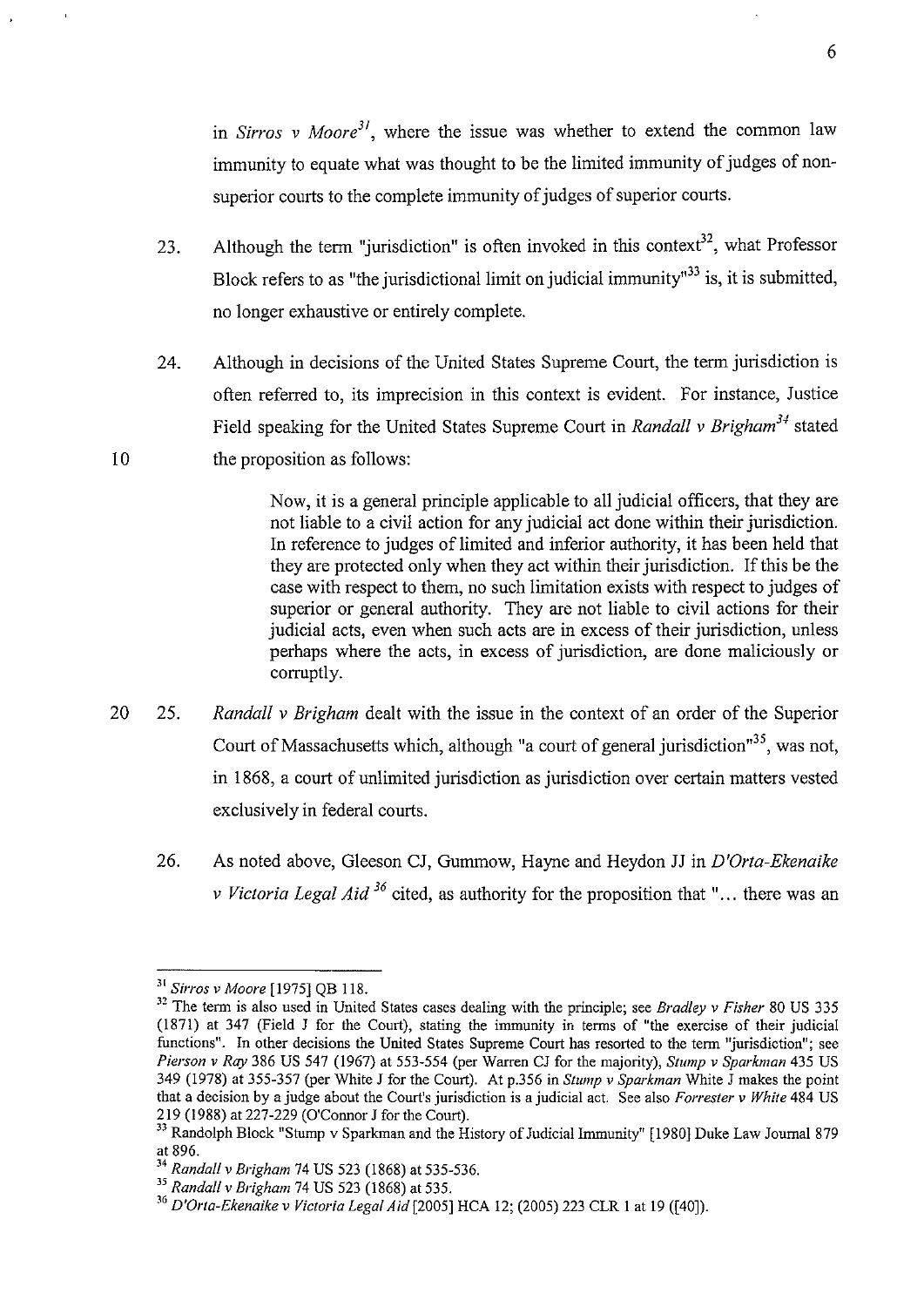immunity from suit for any judicial act done within jurisdiction<sup>"37</sup>, *Sirros v Moore*<sup>38</sup> and *Rajski v Powell*<sup>39</sup>. The reference to *Sirros v Moore<sup>40</sup>* to support this proposition is not conclusive. It is evident enough that for Lord Denning MR<sup>41</sup> and Ormrod LJ<sup>42</sup>, the immunity for judges of superior courts was total. Buckley LJ's judgment was different<sup>43</sup>. Kirby P's judgment in *Rajski v Powell* is, with respect, unclear as to the precise meaning which his Honour accorded to the term "jurisdiction" in this context<sup>44</sup> while Priestly JA (with whom Hope JA agreed) expressly refers to the imprecision of the term in this context<sup>45</sup>.

- 27. The contemporary salience of the insight of Sir William Holdsworth - that because a superior court determines conclusively it own "jurisdiction", an error as to jurisdiction was not an error outside of its jurisdiction - is irresistible. This is particularly so in Australia where questions of the jurisdiction of superior courts do arise, and where they can only be determined by the exercise of judicial power.
	- 28. If it is the case that there are courts in Australia the members of which do not enjoy the immunity<sup>46</sup>, what characterises a court, the judges of which enjoy the immunity, is the power to determine, by final judgment, that courts' own jurisdiction<sup>47</sup>. This is certainly the case with the Supreme Court of New South Wales.

## **An observation arising from** *Kable I*

20 29. As noted above, it is instructive to consider the scope of judicial immunity on an assumption that before Levine J, the contention as to judicial power which succeeded in the High Court, was put. Clearly, Levine J and the Court of Appeal had power to consider whether they were properly exercising judicial power. Implicitly, this decision was made.

 $37$  It is probably not relevant that their Honours do not state that "... there was [not] an immunity from suit for any judicial act done [beyond] jurisdiction".<br><sup>38</sup> Sirros v Moore [1975] QB 118.

<sup>&</sup>lt;sup>39</sup> Rajski v Powell (1987) 11 NSWLR 522.

<sup>40</sup> *Sirros v Moore* [1975] QB 118.<br><sup>41</sup> *Sirros v Moore* [1975] QB 118 at 136.

<sup>&</sup>lt;sup>42</sup> Sirros v Moore <sup>[1975]</sup> QB 118 at 150.<br><sup>43</sup> See *Sirros v Moore* [1975] QB 118 at 137, 139.<br><sup>44</sup> *Rajski v Powell* (1987) 11 NSWLR 522, in particular at 534-535.

<sup>45</sup> Rajski v Powell (1987) 11 NSWLR 522, in particular at 539.

<sup>46</sup> This was the point determined for English law in *Sirros v Moore* [1975] QB 118; whether the immunity extended to courts of more limited jurisdiction than the High Court.

<sup>&</sup>lt;sup>47</sup> In the analysis of Sir William Holdsworth, this was a superior court or record, contrasted with a court (or tribunal) which if it exceeded its jurisdiction would be subject to prerogative review as opposed to appeal.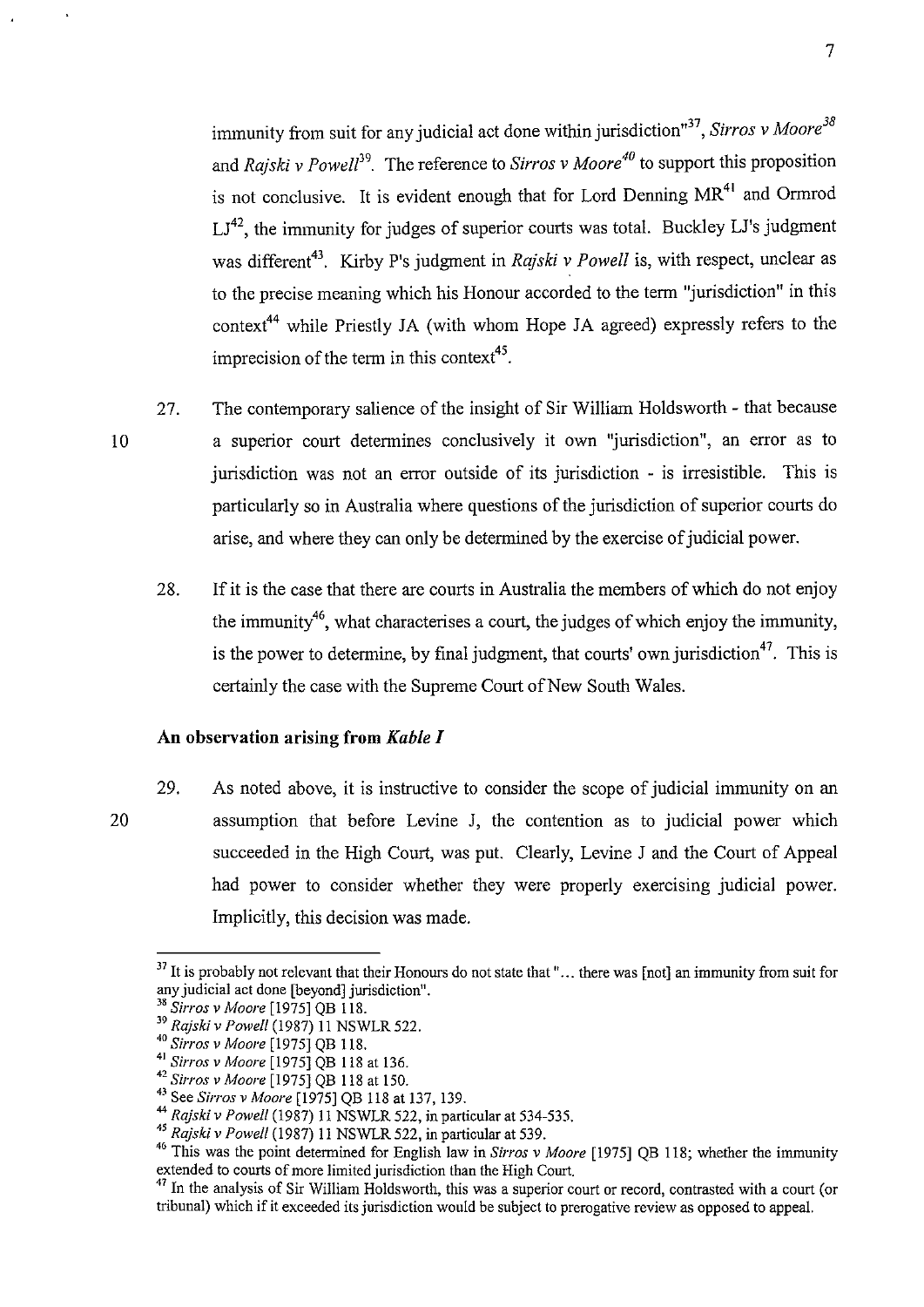30. On this understanding, there is no sensible basis for a common law immunity to apply where a court wrongly determines its own jurisdiction, but not where it wrongly finds that it is exercising judicial power. The invalid exercise of power (whether void or not) arises from the erroneous decision that power exists. Even though making an erroneous decision as to power, having made it, the judge is required to go on and exercise the power, even if invalidly.

## **Whether there is a rationale for limiting the principle of judicial immunity to all errors except errors as to the limits of judicial power**

- 10 20 31. Clearly judicial immunity does not apply to all acts of judges. The decision of the United States Supreme Court that considered the immunity in the context of the dismissal by a judge of a court employee<sup>48</sup> illustrates this uncontroversially. Likewise, a judge exercising executive power *persona designata* would not have immunity, at common law<sup>49</sup>. The difference between these circumstances and this matter is that, here, the Court purported to exercise judicial power. The order made by Levine J<sup>50</sup> was in a document headed "In the Supreme Court of New South Wales, Sydney Registry, Common Law Division" and was expressed as an order of the Supreme Court. All people reading it would have understood it to be an order of the Supreme Court acting as a court. Of course the form of expression of an "order", or the formatting of a document, does not convert an exercise of executive power into an exercise of judicial power, but it can, and here does, make plain that the exercise of power was a purported exercise of judicial power.
	- 32. Whether judicial immunity extends to an erroneous purported exercise of judicial power is best considered by having regard to the "policy considerations" identified by Allsop  $P^{51}$ . His Honour does not approach the question by considering judicial immunity, but in respect of a postulated immunity of a gaoler<sup>52</sup>:

<sup>48</sup>*Forrester v White* 484 US 219 (1988).

<sup>&</sup>lt;sup>49</sup> See *Rajski v Powell* (1987) 11 NSWLR 522, in particular at 533 (per Kirby P). This is also the proper understanding of references in *Sin·os v Moore* [1975] QB 118 to notions such as "acting as a judge" *(Sirros v Moore* [1975] QB 118 at 135 (Lord Denning MR)), "doing a judicial act" *(Sin·os v Moore* [1975] QB 118 at 135 (Lord Denning MR)), "acting judicially" *(Sin·os v Moore* [1975] QB 118 at 135 (Lord Denning MR)), "performing a judicial function" *(Sin·os v Moore* [1975] QB 118 at 139 (Buckley LJ)), acts done "in the exercise of judicial office" *(Anderson v Corrie* [1895] I QB 668 at 671 (Lord Esher MR)) and "acting in a judicial capacity" *(Sirros v Moore* [1975] QB 118 at 148 (Ormond LJ)).

<sup>50</sup> Re-produced at *Kable v New South Wales* [2012] NSWCA 243 at [75].

<sup>51</sup>*Kable v New South Wales* [2012] NSWCA 243 at [58]-[63]. ,,

*<sup>-</sup>Kable v New South Wales* [2012] NSWCA 243 at [57].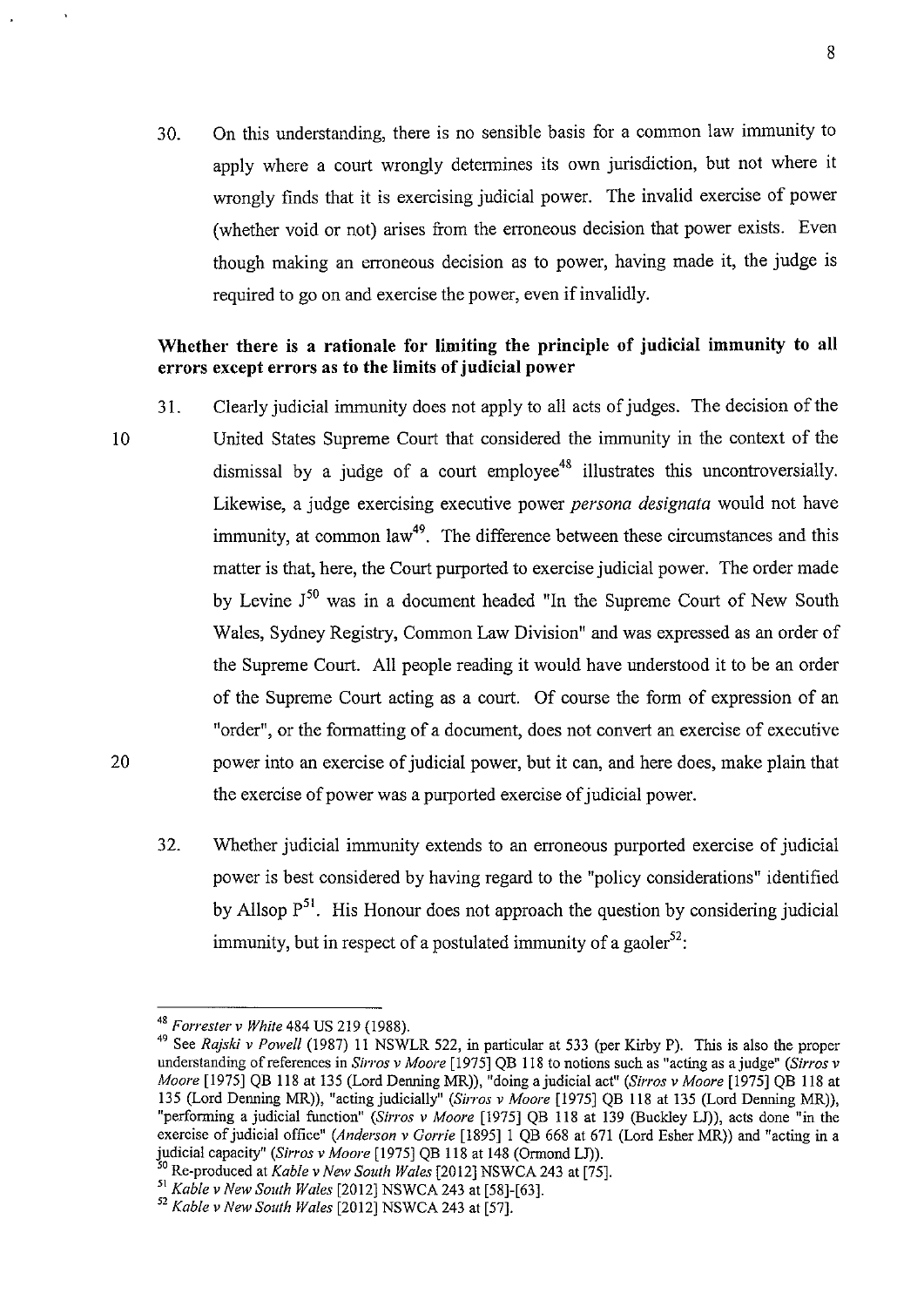As an order arising from the purported exercise of invalid executive power antithetical to the judicial process and undermining of the Court's institutional place in the administration of justice under the Constitution, subject to one matter, there appears no reason, sourced in the constitutional considerations that led to invalidity, for extending protection at common law to a gaoler acting on the order in good faith, in circumstances where statutory protection exists<sup>53</sup>. That one matter is an underlying policy consideration. The policy would rest on stability and confidence in the judicial system and in the orders issued by courts. It might be thought that, even in the circumstances attending the decision in *Kable* and the "extraordinary" legislation, the principle (in so far as it exists) should be extended to orders that were not judicial acts and were not the product of judicial process but of process that was antithetical to judicial process and judicial power, in order that confidence in orders issued by the Supreme Court not be undermined. 54

- 33. To this "policy consideration" in respect of a gaoler or police officer would be added, in respect of judicial immunity, the need to avoid intimidating and harassing litigation against judicial officers.
- 34. Allsop P considered this identified policy consideration as being outweighed, ultimately, by the following<sup>55</sup>:

A refusal to extend the assumed common law principle may be seen as a vindication of a constitutional boundary or guaranteed right. Here, the vice of the *CP Act* was described by the majority of the High Court in uncompromising terms. The Act threatened basal concepts of governmental and constitutional organisation, in particular, the confidence in the judicial branch of government and the protection of the public under the rule of law. To put the matter thus reveals the vice of the statute in co-opting the Court for purposes inimical to its structure and integrity and to its constitutional function.

30 35. His Honour's reasoning can be distilled into the contention that because the "vice of the *CP Act"* was so egregious, this outweighed the consideration earlier identified as to the public policy of promoting confidence in the judicial system and in the orders issued by courts. His Honour appears to introduce a qualitative element; it is only where the "vice" of conferral of incompatible executive power is particularly

<sup>&</sup>lt;sup>53</sup> Consideration of this matter ought not to be obscured by the existence of possible general statutory defences or immunities. As the decision in *Kable v DPP* (!997) 189 CLR 51 exemplifies, statutory protections often go along with the Act declared to be invalid; see *Kable v DPP* (!997) 189 CLR 51 at 144 (per Gummow J) in respect of s.28 of the Act. 54 *Kable v New South Wales* [2012] NSWCA 243 at [58].

*<sup>55</sup> Kable v New South Wales* [2012] NSWCA 243 at [60].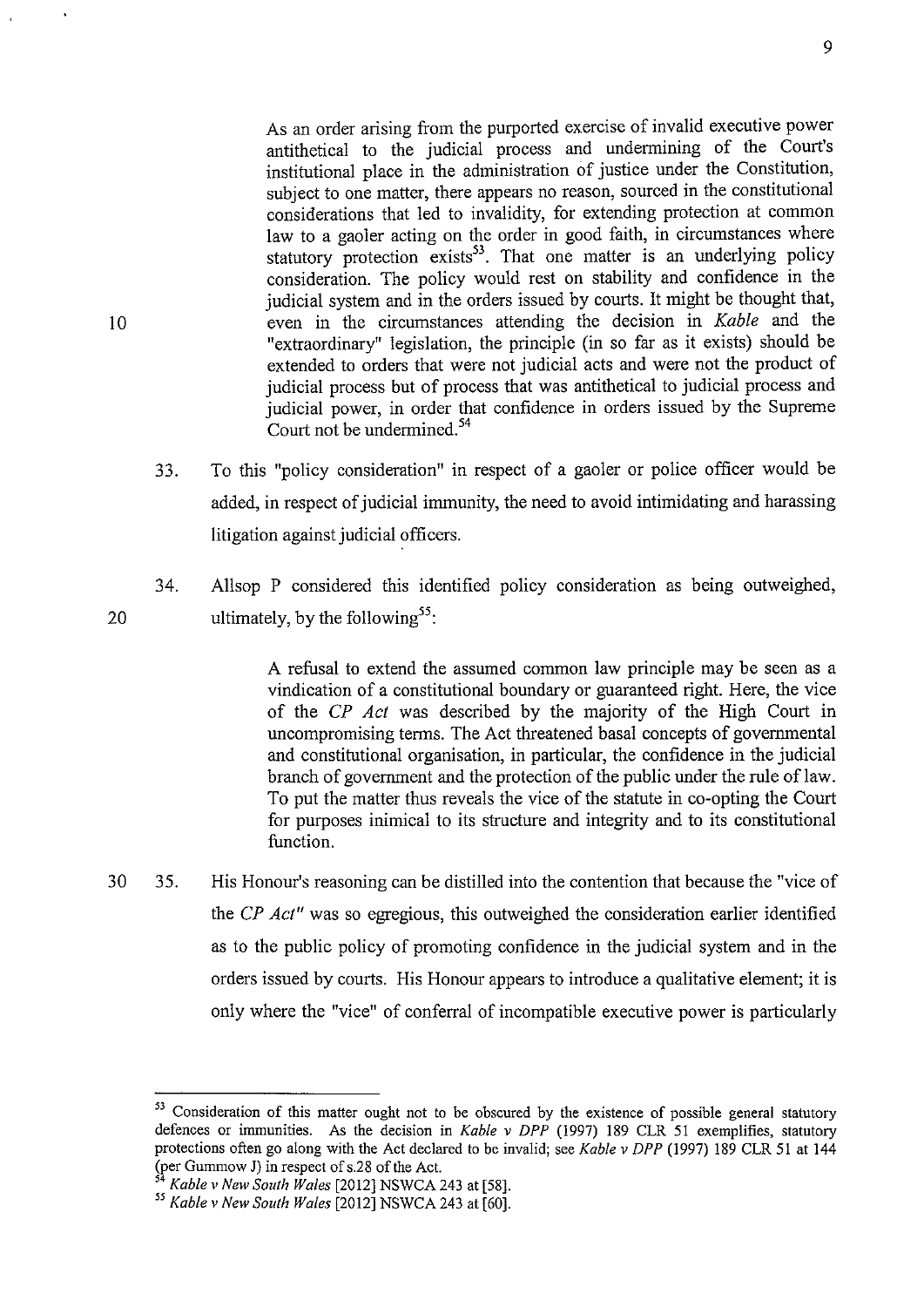egregious that the immunity does not arise; at least for gaolers (and presumably police officers).

36. Expressed in the context of judicial immunity, his Honour's reasoning would result in uncertainty. The judicial immunity would exist except where the exercise of incompatible executive power was not sufficiently egregious; that is where it did not "threaten basal concepts of governmental and constitutional organisation, in particular, the confidence in the judicial branch of government and the protection of the public under the rule of law". That reasonable people can sensibly disagree on this is exemplified by the fact that in *Kable I* two justices of this court dissented.

## 10 **Conclusion as to judicial immunity**

20

- 3 7. It is contended that the common law of Australia is, that judges of superior courts, in determining the jurisdiction of the court in which they sit, enjoy an immunity from suit in tort for the consequences of error. Judges of superior courts are required, as an incident of judicial power, to determine whether in the proceeding before them they are exercising judicial power or power incompatible with it.
- 38. Having regard to these two matters, it follows that the immunity extends to the erroneous exercise of judicial power.<sup>56</sup>

#### The relevance of the "voidness" of an incorrect exercise of judicial power

39. Gaudron and Gummow JJ and Hayne J in *Minister for Immigration and Multicultural Affairs v Bhardwaj,* observed that the ascription of terms such as "invalid", "void", "voidable" and "nullity" invariably obscures rather than clarifies analysis of the consequences of administrative error<sup>57</sup>. This obscurity has also been

<sup>&</sup>lt;sup>56</sup> It is not proposed here to address some difficult issues that would obviously arise as to causation and the like. In *Ruddock v Taylor* [2005] HCA 48; (2005) 222 CLR 612 at 642-644 ([112]-[115]) McHugh J, though dissenting in the result, considered the liability of a Minister for false imprisonment following imprisonment as a result to an invalid administrative deportation order under the *Migration Act.* His Honour included, in the class of defendants, the Minister whose erroneous decision enlivened the subsequent steps resulting in imprisonment. His Honour described the class of defendants to include those who took an "active [step] in promoting and causing the imprisonment" ([112]). There can be little doubt, in the present case, that if judicial immunity were not available, and but for limitation, a judge who made an order under the Act would have been a person who took an "active [step] in promoting and causing [Mr Kable's] imprisomnent" under the Act.<br><sup>57</sup> Minister for Immigration and Multicultural Affairs v Bhardwaj (2002) 209 CLR 597 at 612-613 ([45]-[46])

per Gaudron and Gummow JJ, at 643 ([144]) per Hayne J. See also *Berowra Holdings Pty Ltd v Gordon*  (2006) 225 CLR 364 at 369-370 ([10]) per Gleeson CJ, Gummow, Hayne, Heydon and Crennan JJ; *Swansson v R* (2007) 69 NSWLR 406 at 415 ([60]-[69]) per Spigelman CJ and *Mandurah Enterprises Pty*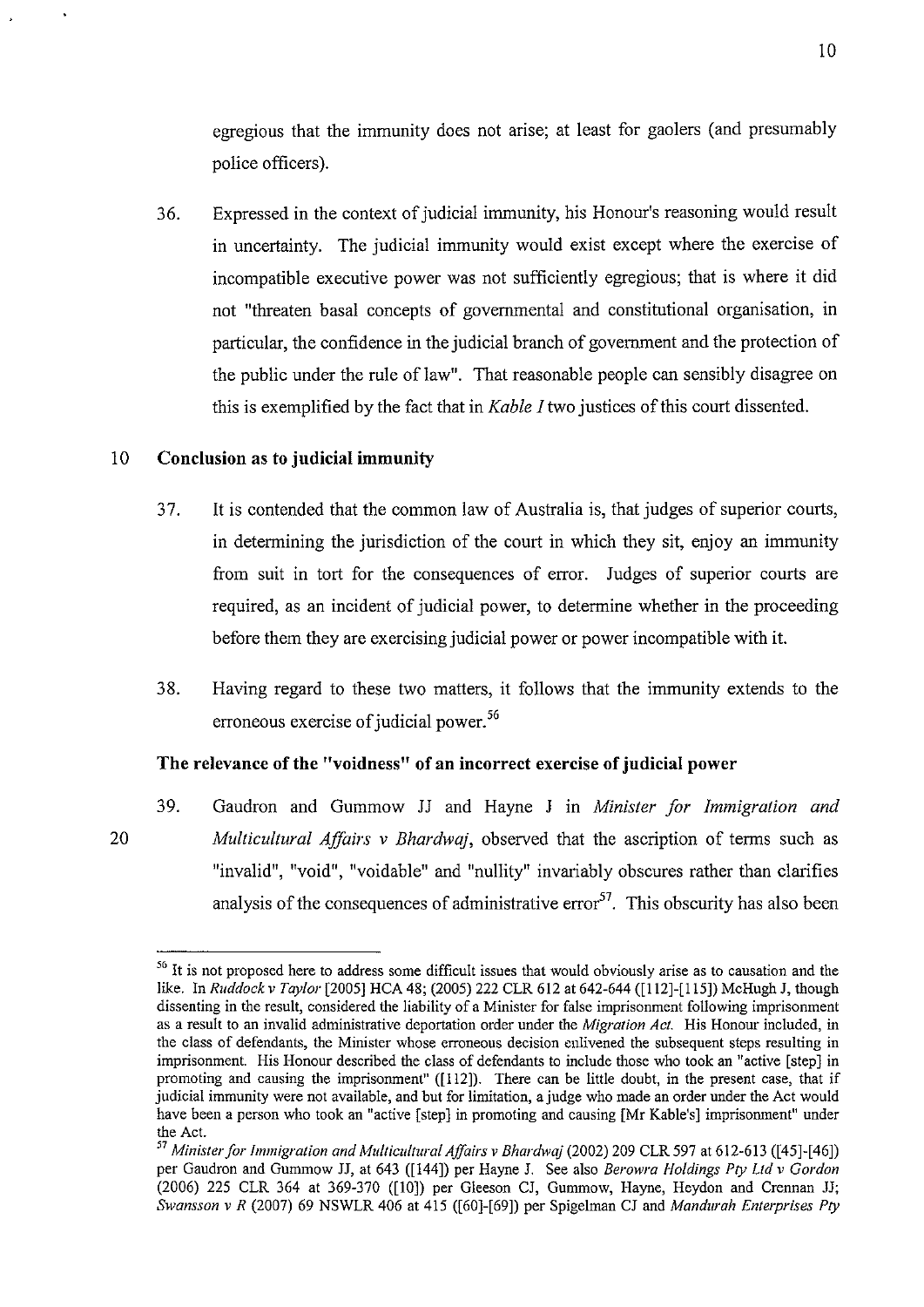observations, in respect of administrative error, apply equally to consideration of the consequences of a court acting beyond power, by impermissibly exercising executive power.

40. It would be erroneous to reason that, because an "order" made by a court beyond power is void, judicial immunity is, *ipso facto,* unavailable. The common law is replete with examples of words having different meanings and consequences in different contexts<sup>59</sup>. This is particularly so in respect of common law notions which are underlain, as is judicial immunity, by considerations of public policy.

10

20

41. The meaning of "voidness" in this context is avoided, if the immunity, in the terms contended, is found to exist at common law.

# **The consequence of the postulated test for judicial immunity upon the immunity of others**

- 42. As contended above, the common law doctrine of judicial immunity would operate (and at all times would have operated) in this matter in response to any action brought.
- 43. If this is so, it would be a perverse outcome if public officers, such as police officers and prison authorities, who acted in good faith to execute the order, even though such order was made without power and even if it is void, were not likewise immune. In addition to the policy consideration identified by Allsop P, that extending the immunity to public officers who execute the order would enhance

*Ltd v Western Australian Planning Commission* (2010) 240 CLR 409 at 429 ([61]) per Hayne J. See generally, Rutley "The Cult of Nullification in English Law" (1978) 52 ALJ 8. Similar type issues occur in **cases involving civil claims arising from unlawful detention after administratively erroneous surrender;**  *Ruddock v Taylor* [2005] HCA 48; (2005) 222 CLR 612. Similar again are the consequences of various emanations of "illegality"; most recently see *Equuscorp Pty Ltd v Haxton* [2012] HCA 7.

<sup>58</sup>*Reid v Rowley* [1977] 2 NZLR 472 at 478; Wade, "Unlawful Administrative Action: Void or Voidable?" (1967) 83 LQR 499 (Part 1), and (1968) 84 LQR 95 (Part 2). In festschrift (respectively) for Sir William Wade and Professor Campbell (whose paper "Unconstitutionality and its Consequences" in Lindell (Editor) *Future Direction in Australian Constitutional Law* (1994) at 90 is important in this respect) these themes were re-visited. In respect of Sir William Wade, see Forsyth, "The Metaphysic of Nullity' - Invalidity, Conceptual Reasoning and the Rule of Law" in Forsyth and Hare (Editors) *The Golden Metwand and the Crooked Cord: Essays in Public Law in Honour of Sir William Wade* (1998) at 141; in respect of Professor Campbell, see Aronson, "Nullity" in Groves (Editor) *Law and Government in Australia* (2005) at 139.

<sup>&</sup>lt;sup>59</sup> Perhaps the best known is Professor Walter Wheeler Cook's observations as to the different meanings of "domicile" in *the Logical and Legal Bases of the Conflict of Laws* (1942) chapter VII.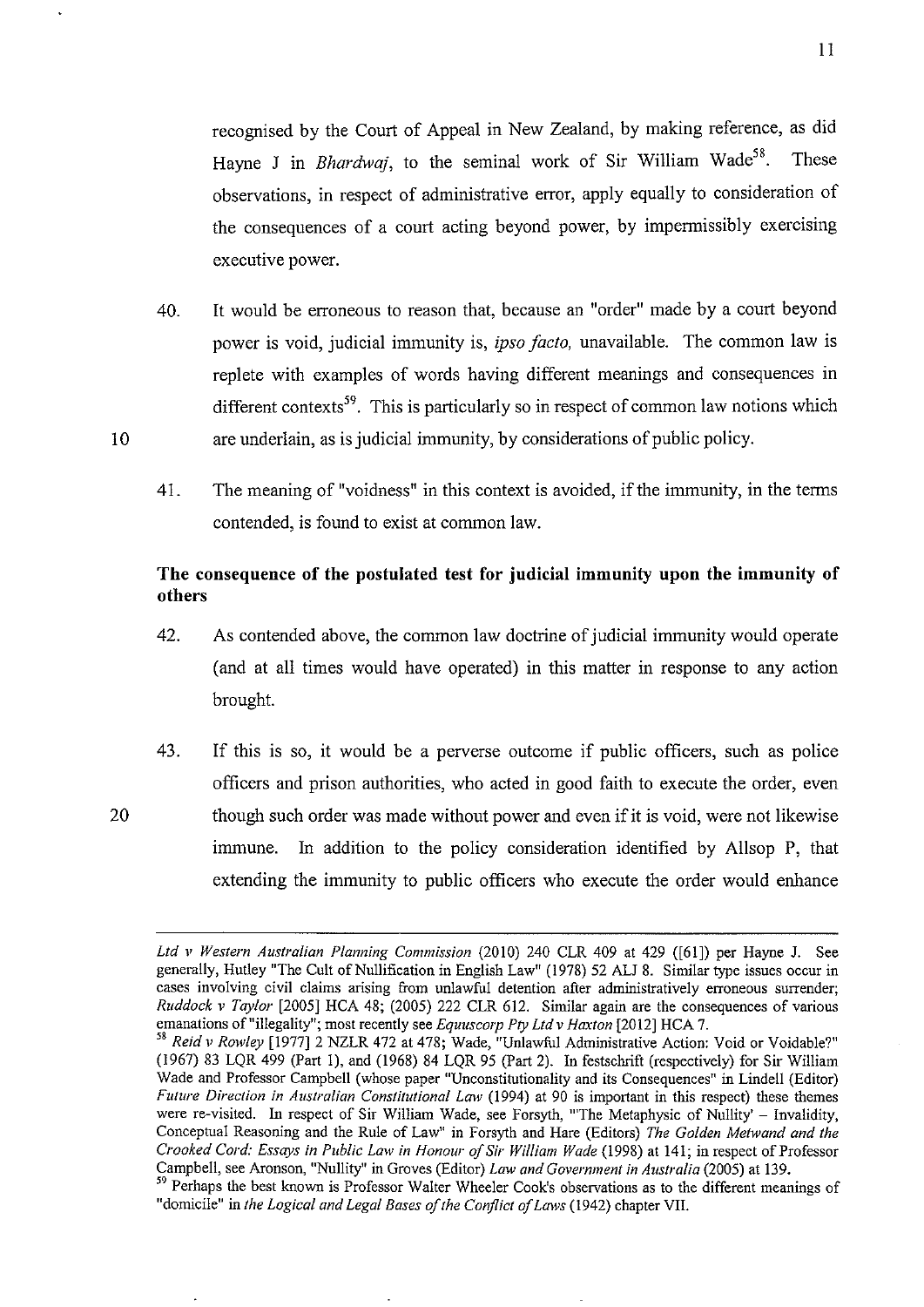"stability and confidence in the judicial system and in the orders issued by courts"60, it would be manifestly unjust for public officers acting in good faith to execute orders of court, regular on their face, to face liability in tort, where the judge who had erroneously determined that he/she has power to make such order, is immune.

- 44. It would be even more perverse if, in addition to the immunity which (it is contended) applies to judicial officers in this circumstance witnesses<sup>61</sup> who appeared at a hearing under the Act were also immune, yet public officers acting in good faith to execute orders of court were not.
- 10 45. In *D'Orta-Ekenaike v Victoria Legal Aitf2* the consideration found to underlay both judicial and witness immunity was the finality of judgments. This consideration applies less starkly where a court has been found not to have been exercising judicial power. In *Giannarelli v Wraith<sup>63</sup>* Mason CJ cited an additional consideration:

The need for that protection arises from "the fear that if the rule were otherwise, numerous actions would be brought against persons who were merely discharging their duty", to repeat the words of Fry L.J. in Munster, at p 607.

- 46. Pursuant to s.l7 of the *CP Act,* the court could require medical practitioners to prepare reports, receive them in evidence and order that the person be available for cross examination at a hearing. In this sense, giving evidence was a mere discharge of duty of a witness required to attend.
	- 47. An analogy is the defence of absolute privilege to an action for libel or slander brought against a witness in quasi-judicial proceedings. Although the identification of bodies the proceedings of which attract the privilege is evaluative<sup>64</sup>, here the

<sup>60</sup>*Kable v New South Wales* [2012] NSWCA 243 at [58].

<sup>&</sup>lt;sup>61</sup> It is to be noted that Mr Kable brought proceedings against an expert witness who gave evidence before Levine J. The action was summarily dismissed, *inter alia,* on the basis of the existence of witness immunity; *Kable v Dr Westmore Matter No 20033197* [1997] NSWSC 653.

<sup>62</sup>*D'Orta-Ekenaike v Victoria Legal Aid* [2005] HCA 12; (2005) 223 CLR 1 at 19-20 ([40]-[41]).

<sup>&</sup>lt;sup>63</sup> Giannarelli v Wraith [1988] HCA 52; (1988) 165 CLR 543 at 558.<br><sup>64</sup> See *Mann v O'Neill* (1997) 191 CLR 204 at 212-213 (Brennan CJ, Dawson, Toohey and Gaudron JJ), *Trapp v Mackie* [1979]1 WLR 377 at 379 (Lord Diplock).